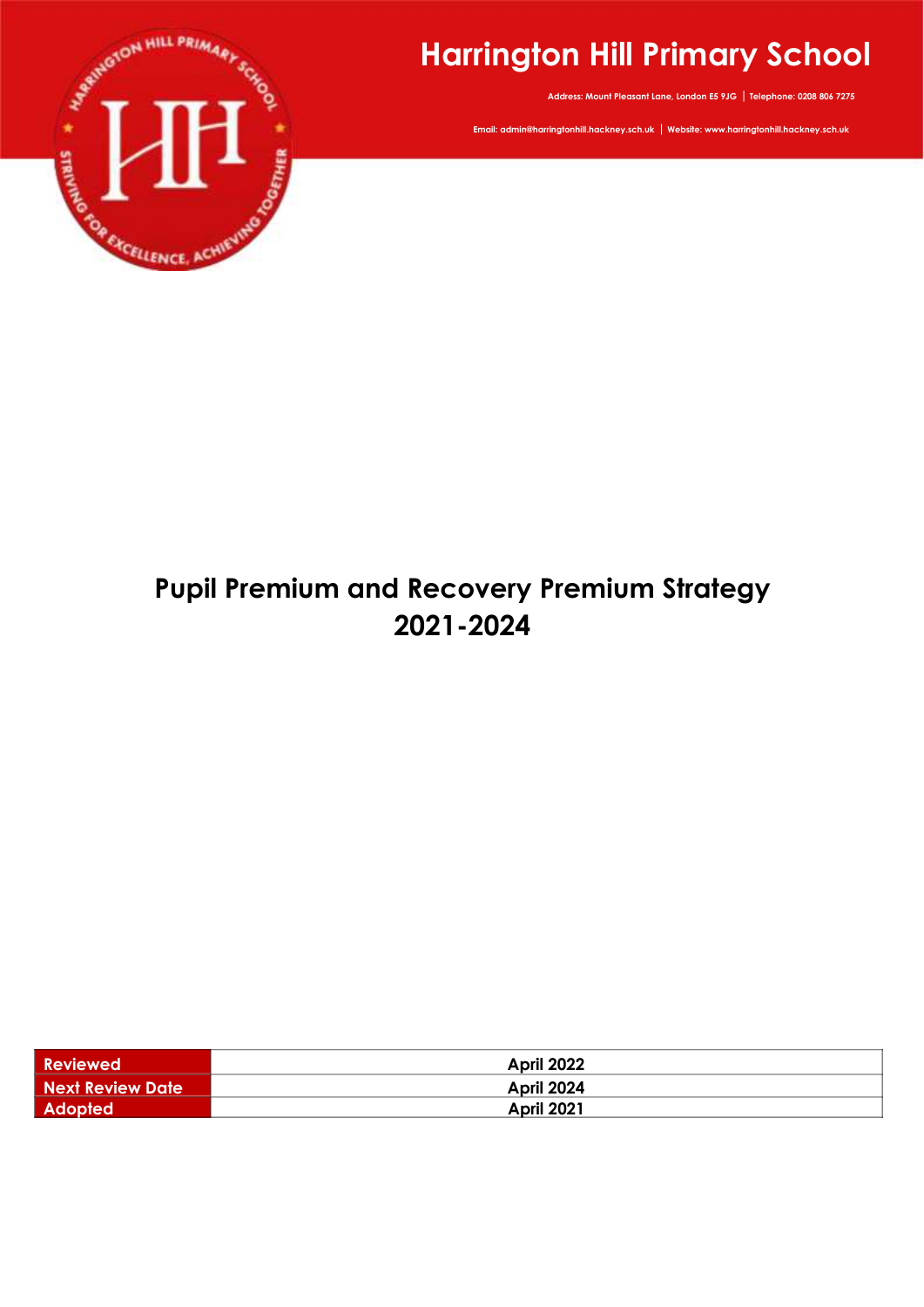## **Pupil premium strategy statement**

This statement details our school's use of pupil premium (and recovery premium for the 2021 to 2022 academic year) funding to help improve the attainment of our disadvantaged pupils.

It outlines our pupil premium strategy, how we intend to spend the funding in this academic year and the effect that last year's spending of pupil premium had within our school. School overview

| <b>Detail</b>                                                              | Data                                           |
|----------------------------------------------------------------------------|------------------------------------------------|
| School name                                                                | Harrington Hill Primary School                 |
| Number of pupils in school                                                 | 221                                            |
| Proportion (%) of pupil premium eligible pupils                            | 42.99%                                         |
| Academic year/years that our current pupil premium strategy<br>plan covers | 2021/2022 to<br>2023/2024                      |
| Date this statement was published                                          | December 2021                                  |
| Date on which it will be reviewed                                          | <b>July 2022</b>                               |
| Statement authorised by                                                    | Geraldine Fitzmaurice<br>Executive Headteacher |
| Pupil premium lead                                                         | Geraldine Fitzmaurice                          |
| Governor                                                                   | Sophia Parkinson                               |

#### **Funding overview**

| <b>Detail</b>                                                                                                                    | Amount   |
|----------------------------------------------------------------------------------------------------------------------------------|----------|
| Pupil premium funding allocation this academic year                                                                              | £142,647 |
| Recovery premium funding allocation this academic year                                                                           | £18,720  |
| Pupil premium funding carried forward from previous years (enter £0 if<br>not applicable)                                        | £О       |
| Total budget for this academic year                                                                                              | £161,367 |
| If your school is an academy in a trust that pools this funding, state<br>the amount available to your school this academic year |          |

#### Part A: Pupil premium strategy plan

Statement of intent

Our intention is that all pupils, irrespective of their background or the challenges they face, receive high quality teaching and learning that meets their needs. The focus of our pupil premium strategy is to provide the appropriate provision for pupils who belong to vulnerable groups, including those who are socially disadvantaged, so they achieve their full potential.

Our key objectives are to:

Ensure every class is taught by a highly effective teacher and every teacher is supported to keep improving

Remove barriers to learning created by poverty, family circumstances and other social disadvantages identified by the school

Accelerate progress for all pupils and in particular vulnerable pupils and ensure access to a rich, broad and balanced curriculum

Ensure all pupils are able to read fluently and with good understanding to enable them to access the breadth of the curriculum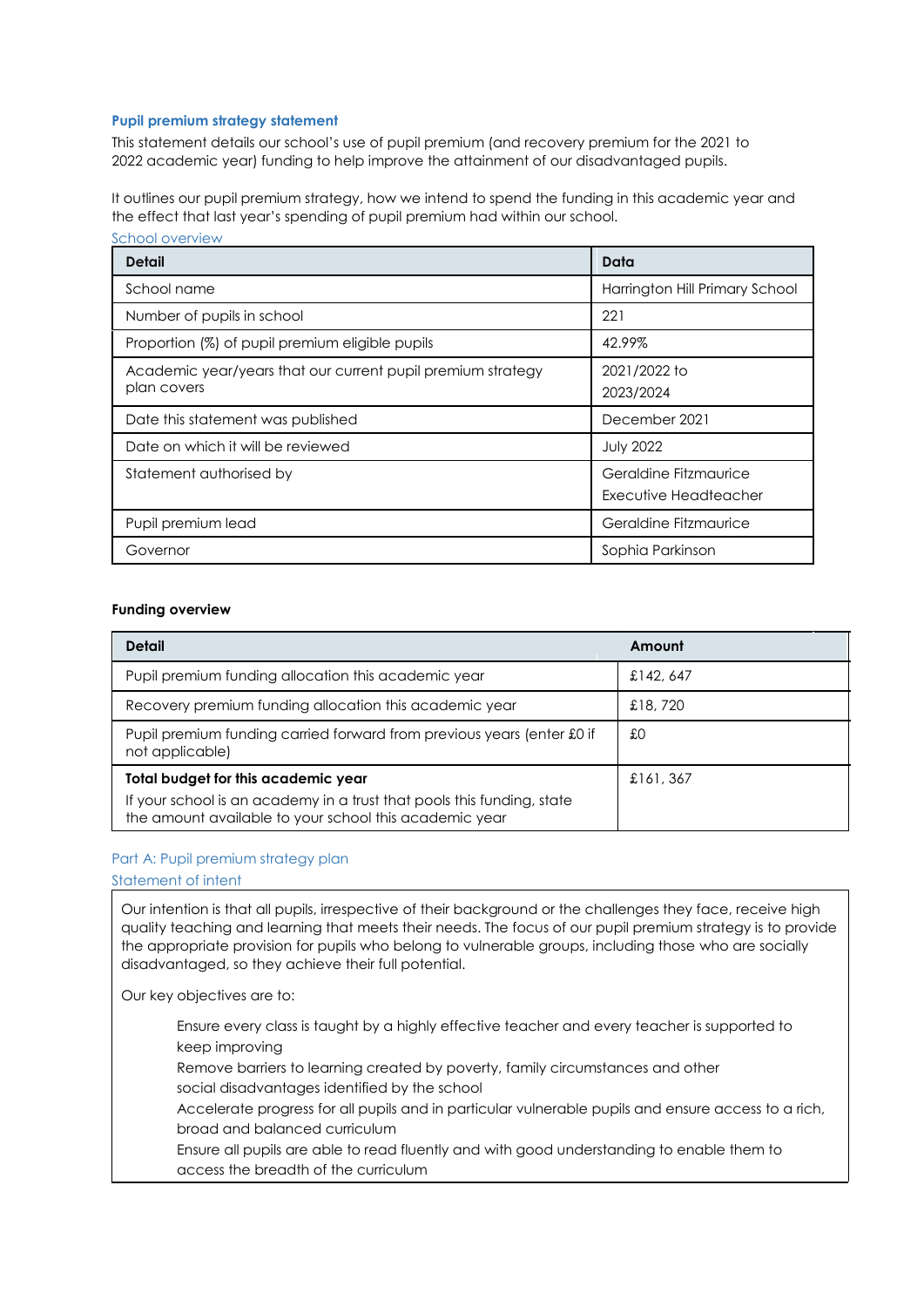Develop confidence in pupil's ability to communicate effectively in a wide range of contexts Enable pupils to have good mental health and develop resilience

Access a wide range of opportunities to develop their knowledge and understanding of the world

Our strategy is also integral to wider school plans for education recovery, notably in its targeted support through a school based tutoring programme for pupils whose education has been worst affected.

Our approach will be responsive to common challenges and individual needs and will be allocated following a needs analysis which will identify priority classes, groups or individuals.

To ensure they are effective we will adopt a whole school approach in which all staff take responsibility for disadvantaged pupils' outcomes and raise expectations of what they can achieve.

## **Challenges**

This details the key challenges to achievement that we have identified among our disadvantaged pupils.

| Challenge<br>number | <b>Detail of challenge</b>                                                                                                                                                                                                                                                                                                                                                                              |
|---------------------|---------------------------------------------------------------------------------------------------------------------------------------------------------------------------------------------------------------------------------------------------------------------------------------------------------------------------------------------------------------------------------------------------------|
|                     | Assessments, observations, and discussions with pupils indicate that they start<br>school with a lower level of achievement in reading, writing, mathematics and oral<br>language skills. They have had less exposure to a wide range of vocabulary. Poor<br>attention, listening and speaking skills impact their ability to retain knowledge<br>which can impact progress and attainment.             |
| $\overline{2}$      | Many of our disadvantaged pupils begin school with limited exposure to formal<br>spoken English, having spoken a language other than English at home.                                                                                                                                                                                                                                                   |
| 3                   | A lack of early language skills and access to the wider world impacts on their<br>ability to comprehend what they are reading and to read confidently and fluently.                                                                                                                                                                                                                                     |
| $\overline{4}$      | Many families live in cramped, over-crowded households which limit their ability to<br>access materials and experiences supportive of educational success.                                                                                                                                                                                                                                              |
| 5                   | Our assessments and observations indicate that the education and wellbeing of<br>many of our disadvantaged pupils have been negatively impacted to a greater<br>extent than for other pupils due to: the impact of COVID-19, partial school closures<br>and the loss of direct teaching. These findings are supported by national studies.                                                              |
| 6                   | Our assessments (including wellbeing survey), observations and discussions with<br>pupils and families have identified social and emotional issues for many pupils,<br>notably due to social isolation and a lack of enrichment opportunities during<br>school closure. These challenges particularly affect disadvantaged pupils and<br>may lead to low self esteem and difficulty regulating emotions |
| $\overline{7}$      | Our attendance data over the last 3 years indicates that attendance among<br>disadvantaged pupils has been between 0.7% and 3.3% lower than for non-<br>disadvantaged pupils.                                                                                                                                                                                                                           |
|                     | Of the pupils who have been persistently absent over the last 3 years,<br>approximately 67% could be identified as disadvantaged pupils. Our assessments<br>and observations indicate that absenteeism is negatively impacting<br>disadvantaged pupils' progress particularly in upper KS2.                                                                                                             |

### Intended outcomes

This explains the outcomes we are aiming for **by the end of our current strategy plan**, and how we will measure whether they have been achieved.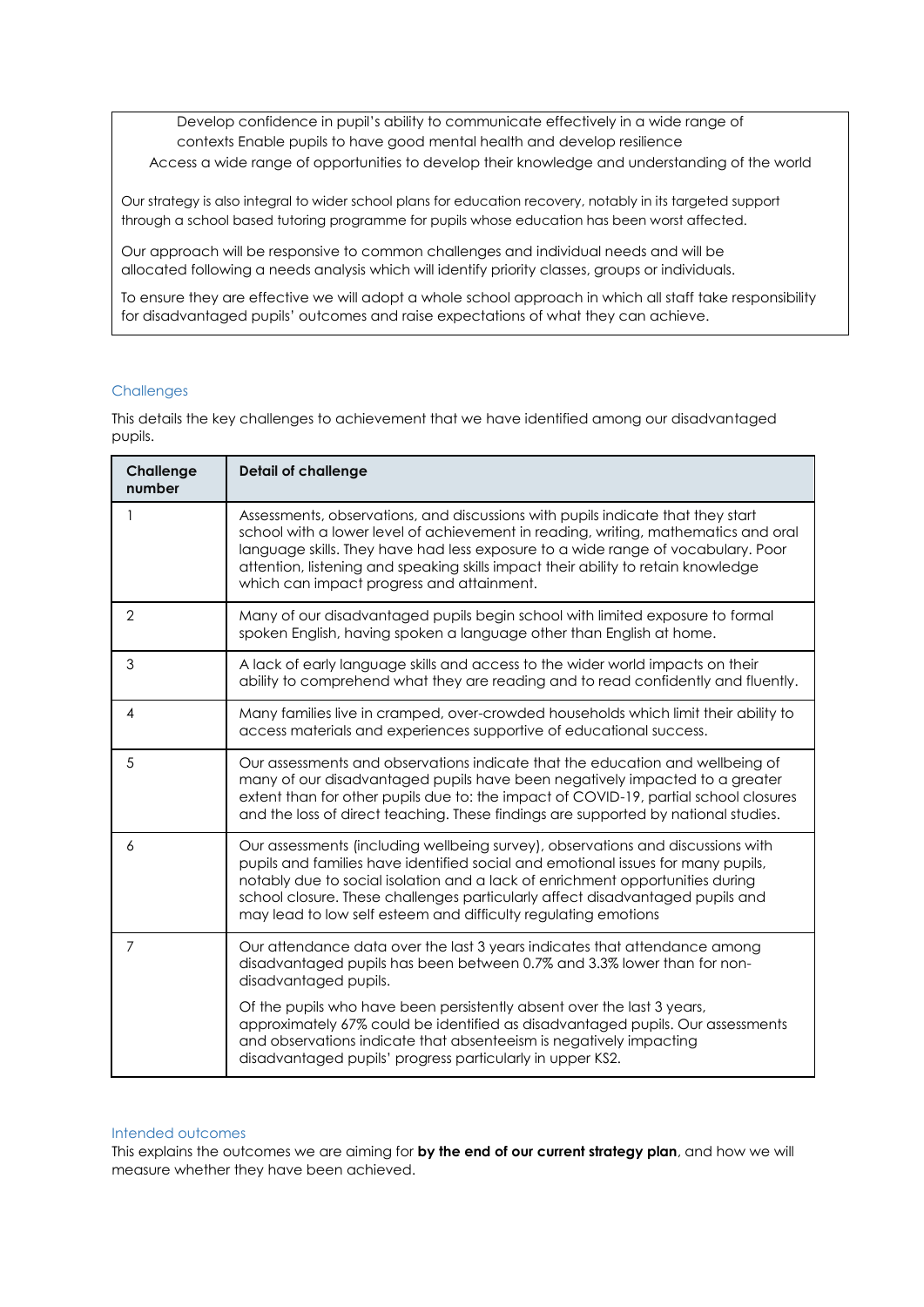| <b>Intended outcome</b>                                                                                                                                                                  | <b>Success criteria</b>                                                                                                                                                                                                                                              |
|------------------------------------------------------------------------------------------------------------------------------------------------------------------------------------------|----------------------------------------------------------------------------------------------------------------------------------------------------------------------------------------------------------------------------------------------------------------------|
| To ensure that<br>disadvantaged pupils<br>achieve at least in line with<br>all pupils nationally in all<br>statutory assessments at<br>the end of KS1 and KS2<br>To ensure disadvantaged | % of pupils reaching the expected standard in line with<br>other pupils nationally<br>Progress of identified disadvantaged pupils is good due to<br>high quality teaching and targeted intervention                                                                  |
| pupils in EYFS close the gap<br>between baseline and the<br>end of reception                                                                                                             |                                                                                                                                                                                                                                                                      |
| To increase the proportion<br>of disadvantaged pupils<br>who achieve greater<br>depth at the end of KS1<br>and KS2                                                                       | Data collection points in December, April and June show<br>progress of disadvantaged pupils attaining the higher<br>standard<br>Year 2 and Year 6 data meetings demonstrate progress for<br>individuals through book looks and data analysis                         |
| To improve oral language<br>skills and vocabulary<br>among disadvantaged<br>pupils                                                                                                       | Assessments and observations indicate significantly<br>improved oral language among disadvantaged pupils. This<br>is evident when triangulated with other sources of<br>evidence, including engagement in lessons, book scrutiny<br>and ongoing formative assessment |
| To improve reading<br>attainment among<br>disadvantaged pupils                                                                                                                           | KS2 reading outcomes for the next three years show that<br>more than 65% of disadvantaged pupils meet the<br>expected standard.                                                                                                                                      |
| To address the gap in<br>cultural capital through                                                                                                                                        | Learning walks show that disadvantaged pupils perform in<br>line with their peers                                                                                                                                                                                    |
| enriched learning<br>experiences that develop<br>pupils knowledge of the<br>world and develop their<br>language                                                                          | Pupil voice evidences a growing understanding of the<br>world around them                                                                                                                                                                                            |
|                                                                                                                                                                                          | Provision of a wide range of experiences, visitors and extra-<br>curricular activities accessed by disadvantaged pupils                                                                                                                                              |
| To achieve and sustain<br>improved wellbeing for all<br>pupils in our school,<br>particularly our<br>disadvantaged pupils                                                                | Sustained high levels of wellbeing from 2024/25 demonstrated by:<br>qualitative data from student voice, student and parent surveys<br>and teacher observations                                                                                                      |
|                                                                                                                                                                                          | a reduction in poor behaviour incidents and pupils subject to<br>behaviour support plans, no exclusions                                                                                                                                                              |
|                                                                                                                                                                                          | a significant increase in participation in enrichment activities,<br>particularly among disadvantaged pupils                                                                                                                                                         |
| To achieve and sustain<br>improved attendance for<br>all pupils, particularly our<br>disadvantaged pupils.                                                                               | Sustained high attendance from 2024/25 demonstrated by:<br>data that indicates that the gap to national closes year on year                                                                                                                                          |

## Activity in this coming year

This details how we intend to spend our pupil premium (and recovery premium funding) **this academic year** to address the challenges listed above.

Teaching (for example, CPD, recruitment and retention) Budgeted cost: **£49618.40**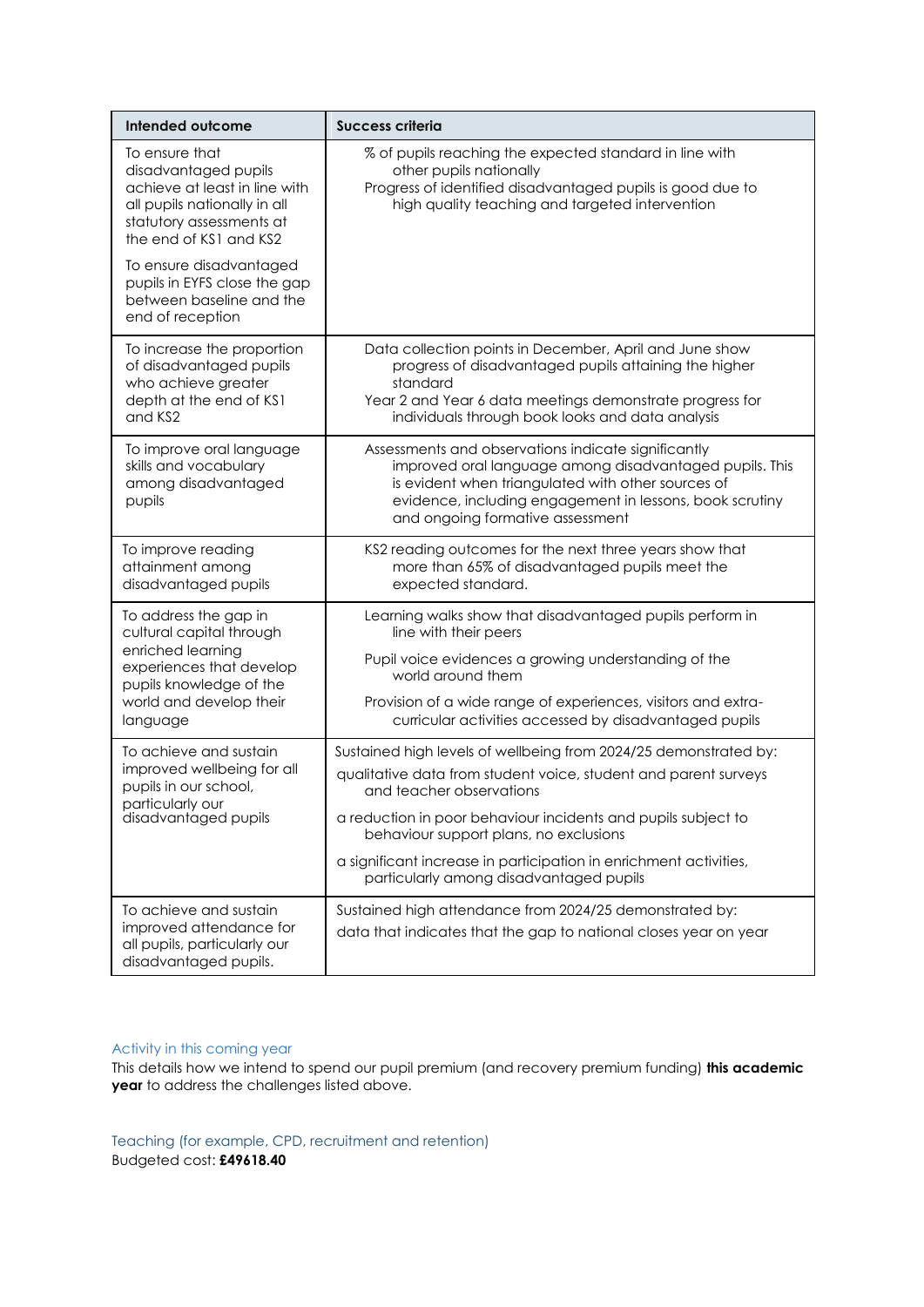| <b>Activity</b>                                                                                                                                                                                                                                                                                                                                      | Evidence that supports this approach                                                                                                                                                                                                                                                                                                                                                | Challenge<br>number(s)<br>addressed |
|------------------------------------------------------------------------------------------------------------------------------------------------------------------------------------------------------------------------------------------------------------------------------------------------------------------------------------------------------|-------------------------------------------------------------------------------------------------------------------------------------------------------------------------------------------------------------------------------------------------------------------------------------------------------------------------------------------------------------------------------------|-------------------------------------|
| Training to support Quality First<br>Teaching across the school to<br>support all groups of pupils but<br>particularly those<br>disadvantaged, SEN<br>Training and release time across<br>the curriculum to develop<br>teacher subject knowledge of<br>the most effective ways ensure<br>pupils make good or better<br>progress from starting points | 'Ensuring an effective teacher is in front of<br>every class and that every teacher is<br>supported to keep improving is the key<br>ingredient of a successful school and should<br>rightly be top priority for any pupil premium<br>spend.'<br>https://educationendowmentfoundation.org<br>.uk/guidance-for-teachers/using-pupil-<br>premium                                       | 123                                 |
| Release time for subject and<br>phase leaders to provide<br>additional mentoring support for<br>Early Career, Recently Qualified<br>Teachers and new to the school<br>induction in order to ensure<br>consistency in outcomes for all<br>pupils                                                                                                      | https://assets.publishing.service.gov.uk/gover<br>nment/uploads/system/uploads/attachment<br>data/file/335707/Great-professional-<br>development-which-leads-to-great-<br>pedagogy-nine-claims-from-research.pdf<br>Within the school, there is currently 1 ECT and<br>3 recently qualified teachers                                                                                | 123                                 |
| Home reading books and topic<br>books to be regularly replenished<br>to ensure pupils access high<br>quality texts across the breadth<br>of the curriculum<br>Teacher training to embed the<br>teaching of the school's reading<br>programme will continue to be<br>provided                                                                         | Book accessibility is imperative for<br>developing positive reading habits and<br>engagement in reading for pleasure<br>https://literacytrust.org.uk/research-<br>services/research-reports/exploring-literacy-<br>related-behaviours-and-feelings-pupils-<br>eligible-free-school-meals-relation-their-use-<br>and-access-school-libraries/                                        | 1234                                |
| Continued implementation of<br>RWInc and ongoing support from<br>our local English Hub for teacher<br>training                                                                                                                                                                                                                                       | Phonics approaches have a strong evidence<br>base that indicates a positive impact on the<br>accuracy of word reading (though not<br>necessarily comprehension), particularly for<br>disadvantaged pupils:<br>Phonics   Toolkit Strand   Education<br><b>Endowment Foundation</b><br>EEF                                                                                            | 3                                   |
| Enhancement of our maths<br>teaching and curriculum<br>planning in line with DfE and EEF<br>guidance.<br>We will fund teacher release time<br>to embed key elements of<br>guidance in school                                                                                                                                                         | The DfE non-statutory guidance has been<br>produced in conjunction with the National<br>Centre for Excellence in the Teaching of<br>Mathematics, drawing on evidence-based<br>approaches:<br>Maths_guidance_KS_1_and_2.pdf<br>(publishing.service.gov.uk)<br>The EEF guidance is based on a range of the<br>best available evidence:<br>Improving Mathematics in Key Stages 2 and 3 | $\mathbf{1}$                        |
| Teaching Assistant training to<br>enable targeted intervention to<br>ensure effective rates of progress<br>for lowest attaining 20% to catch<br>up quickly                                                                                                                                                                                           | https://educationendowmentfoundation.org<br>.uk/education-evidence/guidance-<br>reports/teaching-assistants<br>TAs delivering targeted interventions in small<br>groups or 1:1 show a positive impact on rates                                                                                                                                                                      | 13                                  |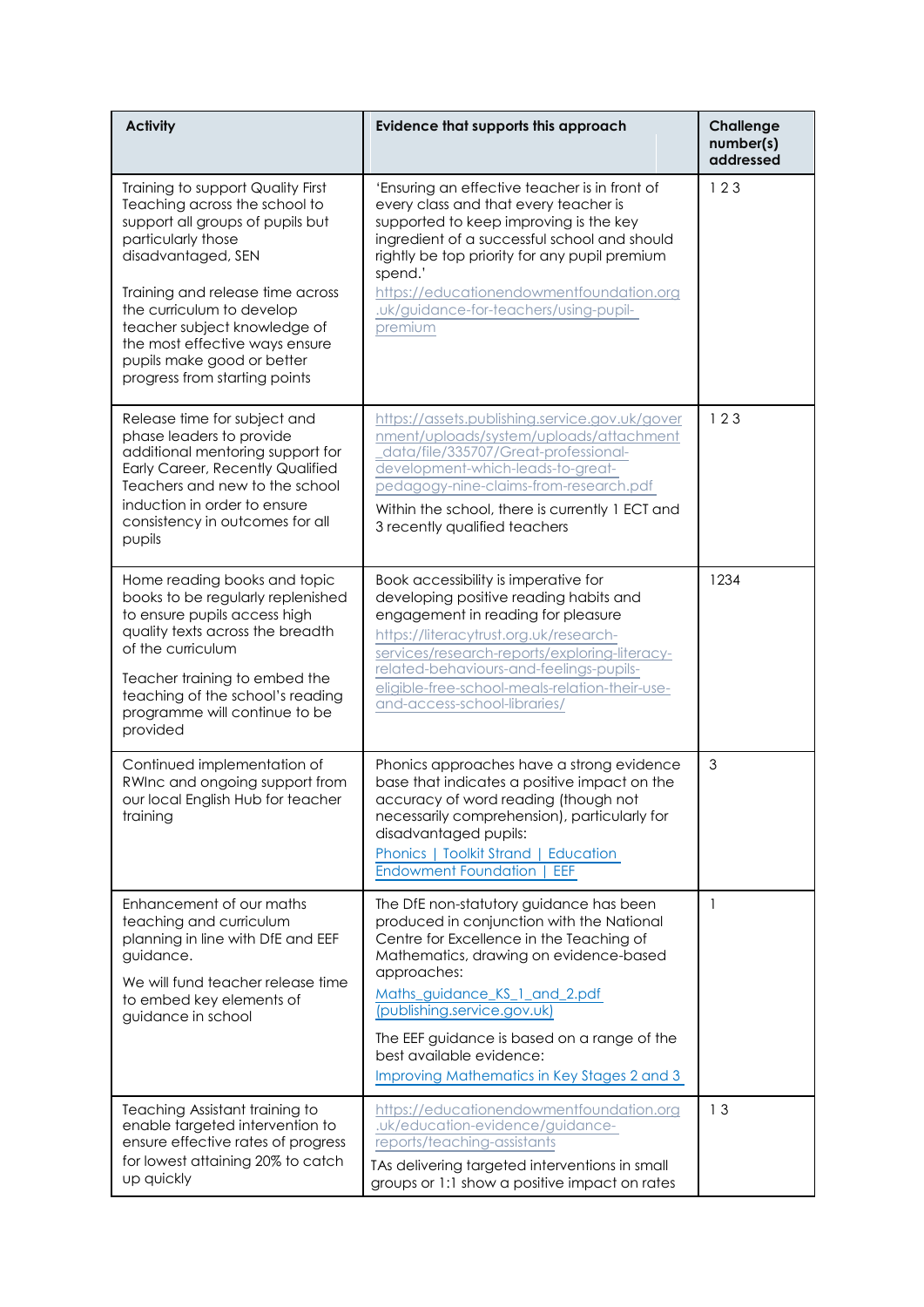|                                                                                                                                                                                                                                                                                          | of progress when delivered in a structured<br>setting with high quality support and training                                                                                                                                                                                                                                        |     |
|------------------------------------------------------------------------------------------------------------------------------------------------------------------------------------------------------------------------------------------------------------------------------------------|-------------------------------------------------------------------------------------------------------------------------------------------------------------------------------------------------------------------------------------------------------------------------------------------------------------------------------------|-----|
| Improve the quality of social and<br>emotional (SEL) learning and in-<br>class support for those most at risk<br>of exclusion<br>SEL approaches will become<br>embedded into routine<br>educational practices and<br>supported by professional<br>development and training for<br>staff. | There is extensive evidence associating<br>childhood social and emotional skills with<br>improved outcomes at school and in later life<br>(e.g., improved academic performance,<br>attitudes, behaviour and relationships with<br>peers):<br><b>EEF Social and Emotional Learning.pdf(edu)</b><br>cationendowmentfoundation.org.uk) | 456 |

# **Targeted academic support (for example, tutoring, one-to-one support structured interventions)**

Budgeted cost: **£77734.99**

| <b>Activity</b>                                                                                                                                                                                                                                                | Evidence that supports this approach                                                                                                                                                                                                                                                                                                                                    | <b>Challenge</b><br>number(s)<br>addressed |
|----------------------------------------------------------------------------------------------------------------------------------------------------------------------------------------------------------------------------------------------------------------|-------------------------------------------------------------------------------------------------------------------------------------------------------------------------------------------------------------------------------------------------------------------------------------------------------------------------------------------------------------------------|--------------------------------------------|
| Implementation of NELI<br>(Nuffield Early Language)<br>Intervention) and<br>Launchpad in Early Years to<br>improve listening, speaking<br>and vocabulary skills for<br>disadvantaged pupils<br>Additional time for Speech<br>and Language therapist            | Oral language interventions can have a positive<br>impact on pupils' language skills. Approaches<br>that focus on speaking, listening and a<br>combination of the two show positive impacts on<br>attainment:<br>Oral language interventions   EEF<br>(educationendowmentfoundation.org.uk)                                                                             | 23                                         |
| Additional phonics sessions<br>targeted at disadvantaged<br>pupils who require further<br>phonics support. This will be<br>delivered in collaboration<br>with our local English hub.                                                                           | Phonics approaches have a strong evidence<br>base indicating a positive impact on pupils,<br>particularly from disadvantaged backgrounds.<br>Targeted phonics interventions have been shown<br>to be more effective when delivered as regular<br>sessions over a period up to 12 weeks:<br><b>Phonics   Toolkit Strand   Education Endowment</b><br>Foundation  <br>EEF | 3                                          |
| Providing a blend of<br>mentoring, booster groups<br>and school-led tutoring for<br>pupils whose education has<br>been most impacted by the<br>pandemic. A significant<br>proportion of the pupils who<br>receive tutoring will be<br>disadvantaged, including | Tuition targeted at specific needs and knowledge<br>gaps can be an effective method to support low<br>attaining pupils or those falling behind, both one-<br>to-one:<br>One to one tuition   EEF<br>(educationendowmentfoundation.org.uk)<br>And in small groups:<br><b>Small group tuition   Toolkit Strand   Education</b><br><b>Endowment Foundation</b><br>EEF      | 5                                          |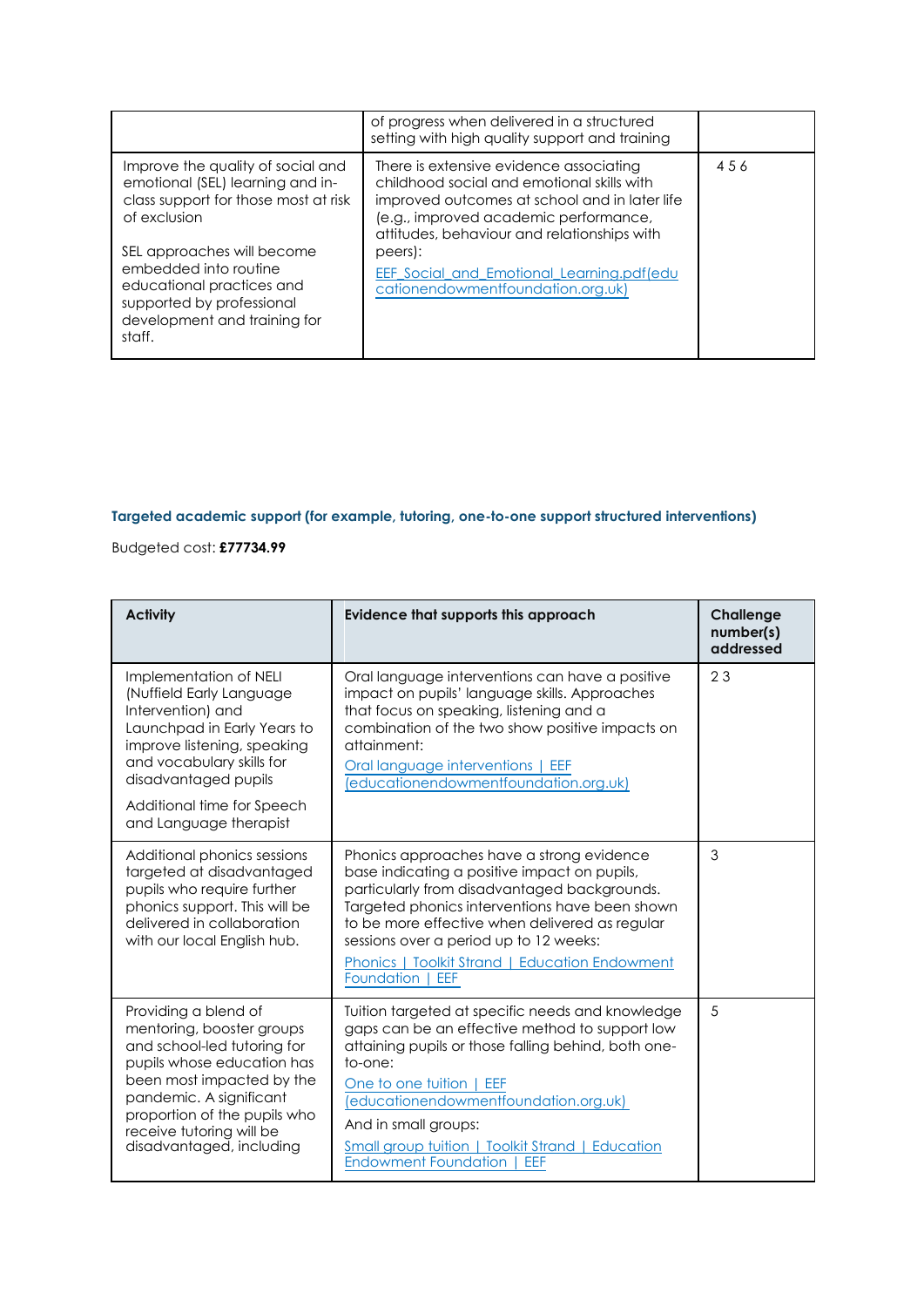| those who are high |  |
|--------------------|--|
| attainers.         |  |
|                    |  |

#### **Wider strategies (for example, related to attendance, behaviour, wellbeing)**

#### Budgeted cost: **£35529**

| <b>Activity</b>                                                                                                                                                                             | <b>Evidence that supports this</b><br>approach                                                                                                                                                                                                  | Challenge<br>number(s)<br>addressed |
|---------------------------------------------------------------------------------------------------------------------------------------------------------------------------------------------|-------------------------------------------------------------------------------------------------------------------------------------------------------------------------------------------------------------------------------------------------|-------------------------------------|
| Enrichment opportunities including:<br>theatre visits and other school trips,<br>subsidised residential visits for those in<br>receipt of the pupil premium grant                           | https://educationendowmentfound<br>ation.org.uk/guidance-for-<br>teachers/life-skills-enrichment                                                                                                                                                | 46                                  |
| Embedding principles of good practice<br>set out in the DfE's Improving School<br>Attendance advice.<br>This will involve training and for staff to<br>develop and implement new procedures | The DfE guidance has been<br>informed by engagement with<br>schools that have significantly<br>reduced levels of absence and<br>persistent absence.                                                                                             | $\overline{7}$                      |
| Subsidised extended day, including After-<br>School Club, Breakfast club and extra-<br>curricular club offer for disadvantaged<br>pupils                                                    | Before and after school<br>programmes with a clear structure,<br>a strong link to the curriculum, and<br>well qualified staff are more clearly<br>linked to academic benefits than<br>any other types of extended hours<br>provision (EEF 2021) | 46                                  |
| Therapeutic support; including yoga and<br>1:1 art/drama therapy                                                                                                                            | https://assets.publishing.service.gov.<br>uk/government/uploads/system/upl<br>oads/attachment_data/file/755135/<br>Mental health and behaviour in sc<br>hools__.pdf                                                                             | 5                                   |
|                                                                                                                                                                                             | Early identification and access to<br>specialist support services forms part<br>of the school's wider approach to<br>supporting pupils' mental health<br>and wellbeing                                                                          |                                     |

#### **Total budgeted cost: £** 161, 367

Cost £162882.39

#### Part B: Review of outcomes in the previous academic

#### year Pupil premium strategy outcomes

This details the impact that our pupil premium activity had on pupils in the 2020 to 2021 academic year.

Our internal assessment data for 2020-2021 indicates that disadvantaged pupils did not perform as well as their peers, particularly in writing and mathematics.

Our assessment of the reasons for these outcomes points primarily to COVID-19 impact, which disrupted all our subject areas to varying degrees. As evidenced in schools across the country, school closure was most detrimental to our disadvantaged pupils. The impact was mitigated by our resolution to maintain a high quality curriculum, ensuring accessibility to home learning resources, ensuring vulnerable pupils attended school and received family support through regular contact for those identified as highly vulnerable.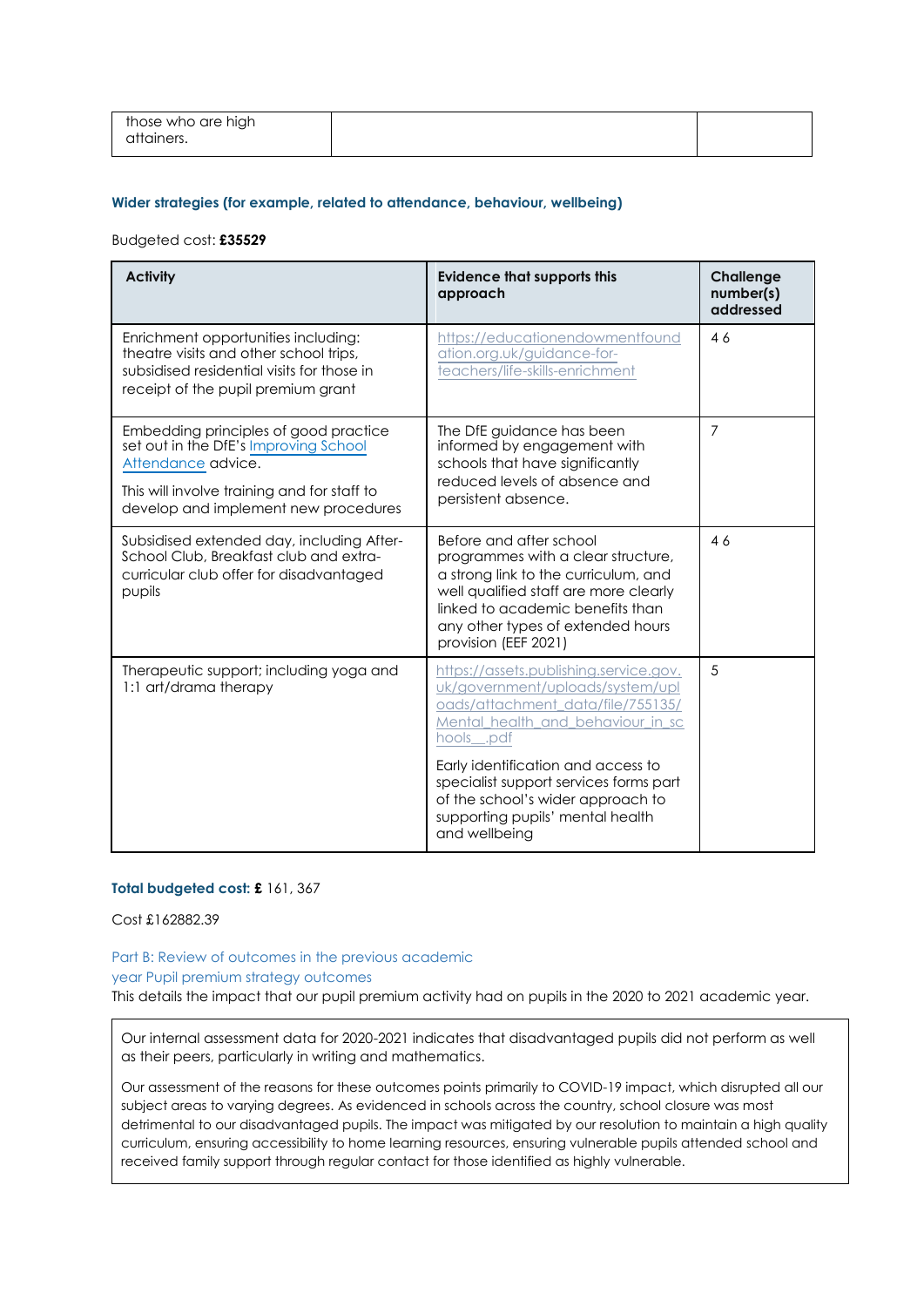Teacher assessment data was collated in June 2021. Data demonstrates that from Years 2 - 6, disadvantaged pupils had lower outcomes in writing and, in Upper KS2, had lower outcomes in reading, writing and maths. Tracking data showed that there is a gap in attainment in reading, writing and maths in Years 5 and 6, and writing in Year 4.

Attendance for disadvantaged pupils over the 3 year period from 2018 – 2021 was lower than that of their non-pupil premium peers. The gap has increased from -0.7% in 2018 to -3.3% in 2021. Whilst all pupils' attendance was most affected by periods of lockdown in 2019/20, it appears that the impact for disadvantaged pupil's attendance was greater.

Therapeutic support sessions provided by Kineara have been accessed by disadvantaged pupils to support mental health and wellbeing. Additionally, SALT, specialist SEND teacher and EYFS language interventions were provided.

A continued programme of investment in quality resources and training to facilitate teaching and learning in reading has resulted in improved outcomes for disadvantaged pupils, particularly in Year 1 – 4.

Our assessments and observations indicated that pupil behaviour, wellbeing and mental health were impacted last year, primarily due to COVID-19-related issues. We used pupil premium funding to provide wellbeing support for all pupils, and targeted interventions where required. We are building on that approach with the activities detailed in this plan.

#### Externally provided programmes

| Programme           | Provider            |
|---------------------|---------------------|
| <b>TT Rockstars</b> | <b>Maths Circle</b> |

## Further information (optional)

#### **Additional activity**

Our pupil premium strategy will be supplemented by additional activity that is not being funded by pupil premium or recovery premium. That will include:

embedding more effective practice around feedback. [EEF evidence](https://educationendowmentfoundation.org.uk/education-evidence/teaching-learning-toolkit/feedback) demonstrates this has significant benefits for pupils, particularly disadvantaged pupils.

utilising a [DfE grant to train a senior mental health lead.](https://www.gov.uk/guidance/senior-mental-health-lead-training) The training we have selected will focus on the training needs identified through the online tool: to develop our understanding of our pupils' needs, give pupils a voice in how we address wellbeing, and support more effective collaboration with parents.

offering a wide range of high-quality extracurricular activities to boost wellbeing, behaviour, attendance, and aspiration. Activities will focus on building life skills such as confidence, resilience, and socialising. Disadvantaged pupils will be encouraged and supported to participate.

#### **Planning, implementation, and evaluation**

In planning our new pupil premium strategy, we evaluated why activity undertaken in previous years had not had the degree of impact that we had expected. We also commissioned a pupil premium review to get an external perspective.

We triangulated evidence from multiple sources of data including assessments, engagement in class book scrutiny, conversations with parents, students and teachers in order to identify the challenges faced by disadvantaged pupils. We also used the EEF's families of schools database to view the performance of